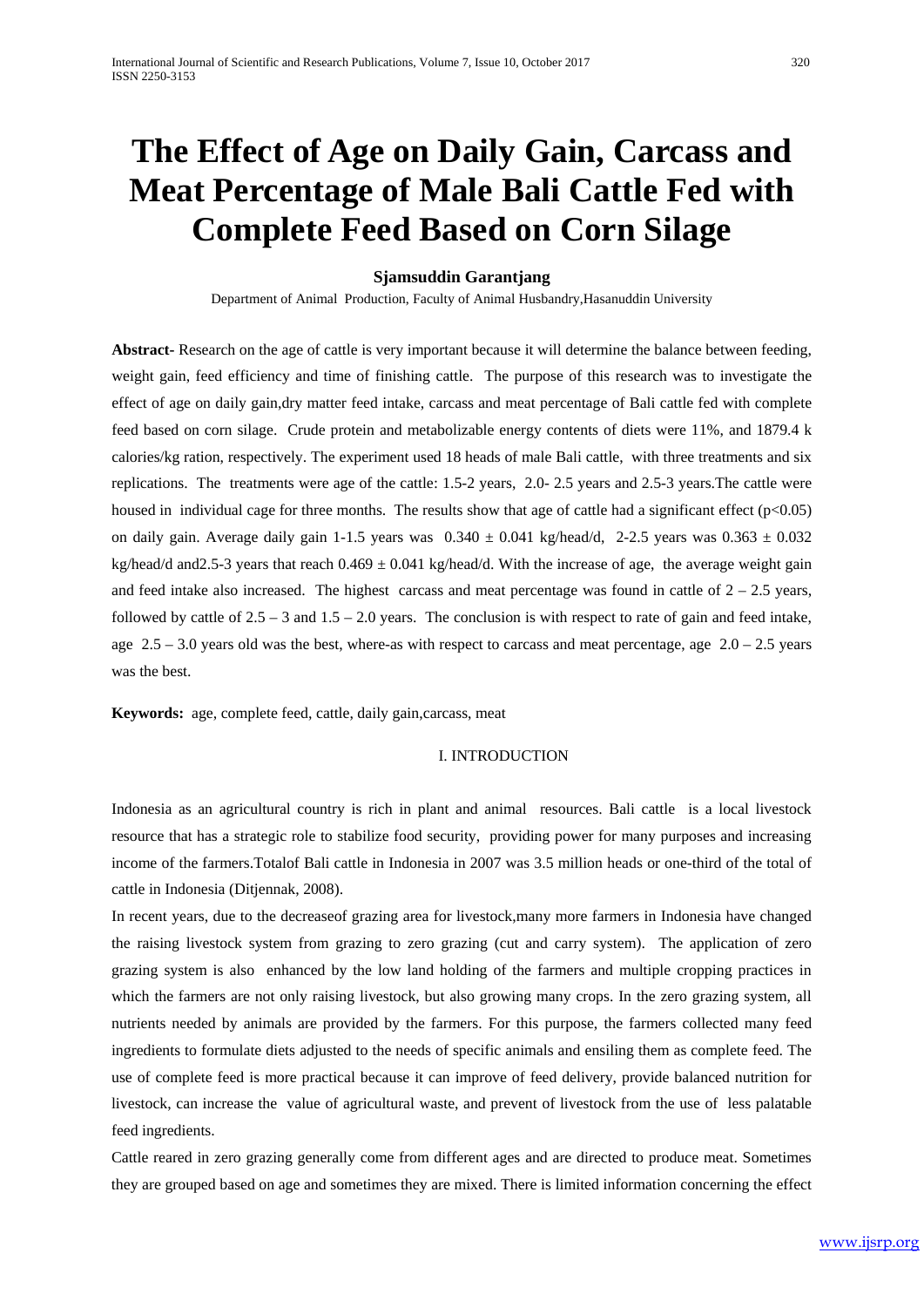slaughtering weight of cattle can be achieved more quickly so that the quality and quantity of higher carcass.

The use of corn waste (corn hay) from agriculture can be improved in utilization by fermentation technology. Fermented corn hay quality is better and the raw material for a wide range of complete feed with a mix of local ingredients from the agricultural industry such as rice bran, molasses, pollar, corn, coconut cake, kapok seeds, cattlemix and urea.

The advantages of the complete feed are: improve efficiency in the delivery of forage with lower palatability after mixed with the concentrate can increase consumption, limit the consumption of concentrate, easy and convenient mixing forages and concentrates, livestock are easily sated and reduce dust (Surjadi, 2006).Carcass of cattle is a body part cutting results after reducing the blood, head, four legs on the bottom (ranging from carpus and tarsus), skin, gastrointestinal tract, bowel, urine, heart, throat, lungs, spleen, liver and tissues fat attached to the body, where-as the kidney is often included as carcass. The main factors to consider to assess the marketed carcass are: carcass weight, carcass pieces which can be sold (cutability) and the quality of the meat (Soeparno 1992).

Genetic and environmental factors affecting the body composition are weight distribution and chemical composition of carcass components. Environmental factors are divided into two categories namely, physiology and nutrition. Age, body weight and growth rate levels may also affect the composition of the carcass (Suryadi, 2006).The main components of the expected carcass maximum meat are optimal proportions of fat and minimal bone proportion. In general, the result of thecarcass assessment was done by the percentage of carcass. The higher the percentage, the better the performance of carcass. There are two kinds of carcass weight: fresh carcass weight or carcass weight before withered and shriveled carcass weight (cold carcass weight) that is carcass weight after withered for approximately 24 hours. The percentage of carcass is affected by carcass weight, weight of livestock, conditions, breed, proportion of non carcass parts, rations provided and slaughtering method (Berg and Butterfield, 1978).

Carcass weight is one important parameter in the evaluation ofcarcass system. As an indicator, the carcass is not a good predictor of carcass productivity because of variations in the type of breed, nutrition and type of tissue growth causing the decrease level of accuracy. To minimize the resources of the weight of carcass diversity, it needs to be combined with other variables such as subcutaneous fat thick tendon and rib eye area (loin eye area) in predicting weight components of carcass and meat procuction (Priyanto et al., 1993).

Some factors that affect the production of an animal carcass are breed, sex, age and slaughter weight in addition to nutritional factors (Berg and Butterfield, 1978). Soeparno (1992) states that the increase slaughter weight carcass will yield the increase carcass as well. so that the meat section becomes larger. The higher the weight cut led to a fresh carcass weight and the percentage is also higher. In relation to age, increasing age of the cattle is in line with the live weight gain and will increase carcass weight. Meatiness is part of the carcass after the bones and most of the fat ( subcutan fat and intermusculer fat) are removed.The higher the body weight of an animal, then the percentage of weight.The higher the body weight of an animal, the higher the percentage of carcass weight. Meatiness (meat containing some parts of intramuscular fat and subcutan fat that can be accepted by consumers) are influenced by several factors: breed, body weight, age, degree of obesity, carcass weight, and sex hormones (Awaluddin, 2006).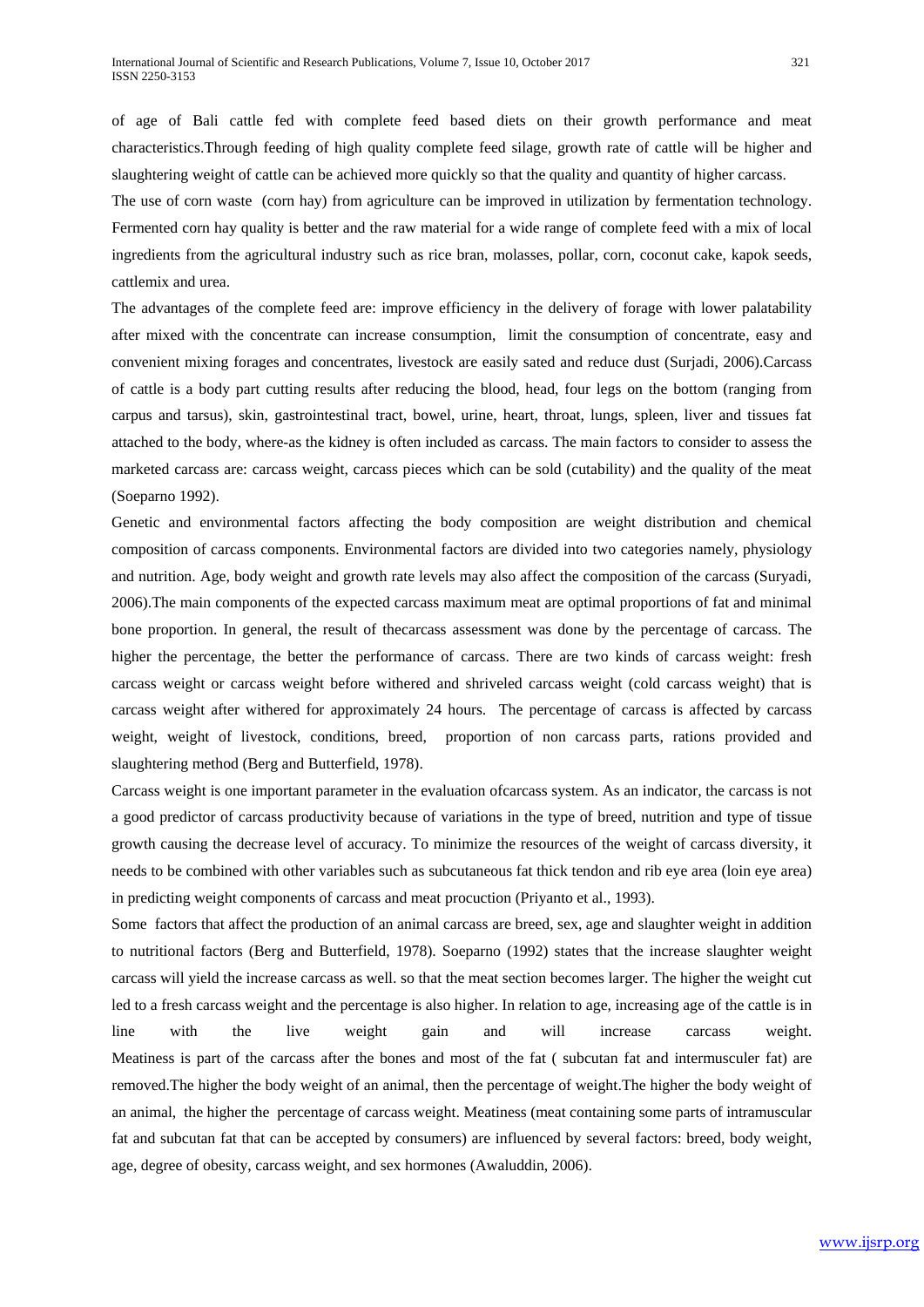Research on the age of livestock is very important because it is accociated with daily gain and the weight of maturity of ideal cut weight, feed efficiency and age of finishing cattle. Likewise the age of cattle is closly related to the carcass percentage, carcass weight and meat produced by fattening. This study aims todetermine the effect of age of male Bali cattle fed with complete feed based on corn silage ondaily gain, feed consumption, and percentage of carcass and meat of male Bali cattle.

# II. MATERIALS AND METHODS

The study was conducted in Takalar, 80 kilometers from the city of Makassar, South Sulawesi. The study used 18 male Bali cattle with ages range from 1.5 to 3 years. The study design was randomized block design with three range of age as treatments and six replications. There are three treatments namely: A. age 1.5 -2.0 years, B. age2.0 - 2.5 years, and C.age2.5 - 3.0 years. Complete feed awarded consists of corn bran, rice bran, coconut cake, kapok seeds, molasses, minerals and NaCl cattle and agricultural waste (corn silage). Complete feed protein content of 11% and energy metabolism 1879.40 kcal / kg feed. Livestock under study were kept in individual cage equipped with places for food and drink. Given feed consists of complete feed based on corn silage adlibitum given three times a day. Likewise, drinking water was available at all times during the study. Every day weighing the food provided was done to determine the feed intake and to determine the growth, the weighing was done twise a month.

The variables observed:

- 1. Daily feed consumption is the amount of food given less the amount of residual feed.
- 2. Body weight is obtained from the cattle weighing by using a 1000 kg cattle scale.Formulatodetermine the weight gain/cattle/day. Daily gain (kg / head / dayis final weight minus initial weight dividedby periodof time (days) multiplied by 100%.
- 3. Carcass percentage was obtained from carcass weight divided by live weight multiplied by100%.
- 4. Meat percentage was obtained from meat weight divided by carcass weight multiplied by 100 %

#### III. RESULTS AND DISCUSSION

Effect of complete feed against daily weight gain on male Bali cattle.

Various responses of experts about the degradation of Bali cattle weight breedingwere caused by inbreeding or negative selection. But on the other hand, they also said the difficulty of finding large size of male Bali cattle (bull) today was due to early selling age and low feed quality. Bali cattle are very responsive to improvement of feed. The average daily weight gain and standard deviation of male Bali cattle fed with complete feed based during the study is presented in Table 1.

Table 1. Mean and standard deviation of daily gain on male Bali cattle (kg)

| Treatment of Age          | Mean daily gain and s.d |                     |  |
|---------------------------|-------------------------|---------------------|--|
|                           |                         |                     |  |
| A $(1.5-2 \text{ years})$ |                         | $0.340^a \pm 0.044$ |  |
| $B(2-2.5 \text{ years})$  | $0.363^b \pm 0.032$     |                     |  |
| $C(2.5-3 \text{ years})$  | $0.469^{\circ}$ ±0.041  |                     |  |
| Mean and s.d.             |                         | $0.391 \pm 0.069$   |  |

Description: different superscripts in the same colum show significant differences between treatments (p<0.05).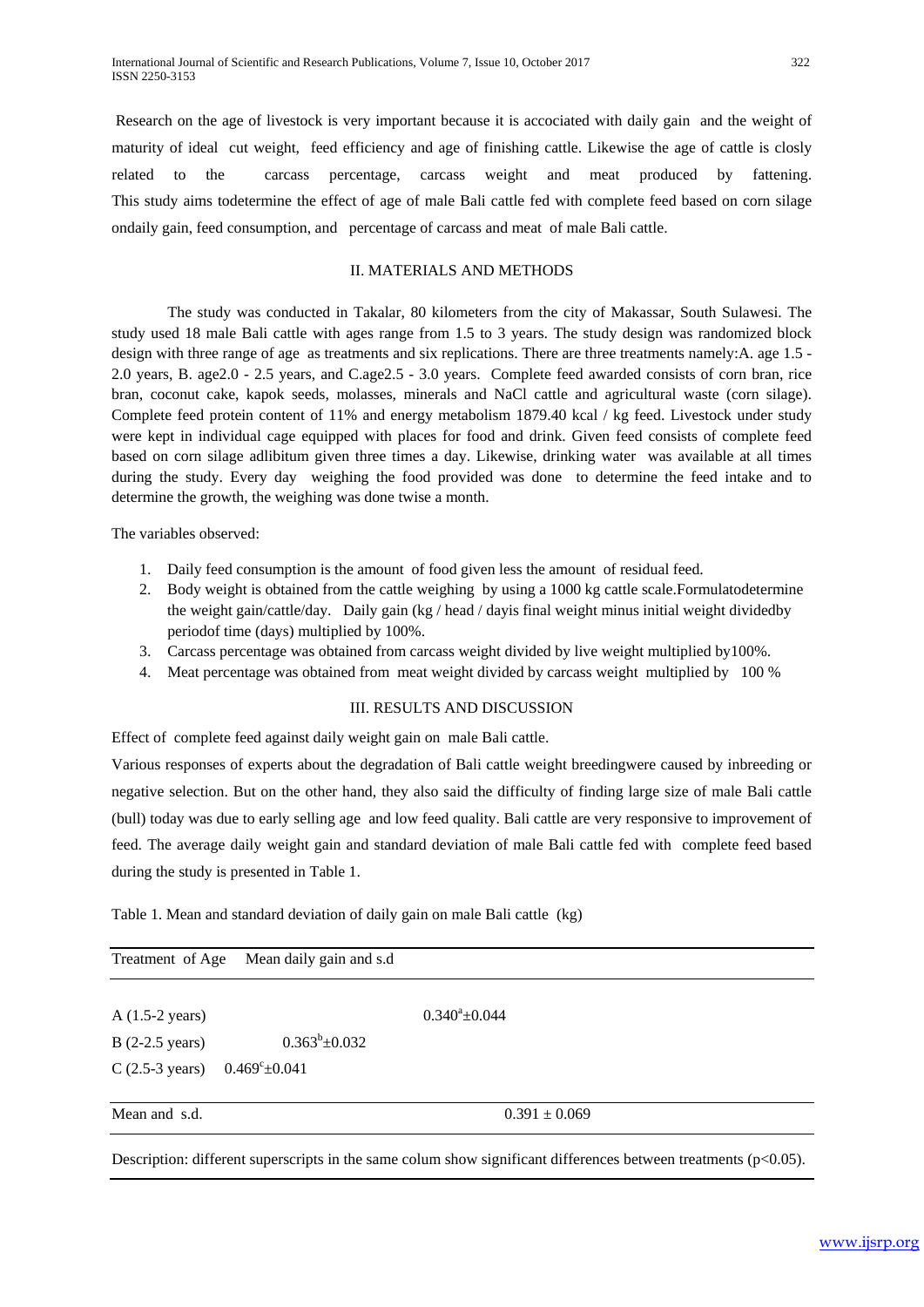The analysis of variance shows that age has a significant effect( $p<0.05$ ) on daily weight gain of male Bali cattle fed with complete feed. Bali cattle weight gain increased with the increase age of the cattle in which the older age 2.5 -3.0 years weight gainwas higher than 2.0 - 2 5 years and higher than the age 1 -1.5 years. This shows that the older livestock, was able to respond more feed than the younger cattle. Arianto (2006) stated that the current high growth of Bali cattle is 2.5-3.0 years of age due to maximum bone condition but the growth of muscle mass. On the contrary, some livestock still need food for the growth of muscle mass, bones, and other vital organs. Daily gain of Bali cattle in this research result was about 0.340 - 0.469 kg/head/day higher than the result of Handiwirawan and Tiesnamurti(2017) research which was 0.33 kg/head/day; Kadarsih (2004) reported 0.22-0.33 kg/head/day.The differences can be achieved through the provision of good quality feed. According to Suhadji (1991), the provision of quality feed had an effect on weight gain. Another study using corn silage get a higher weight gain is 0.62 kg / head / day (Widiyazid, et al, 1999) and 0.96 kg / head / day (Hamdan et al, 2004).Daily gain of PO cattle (Onggole cross) is 0.73-0.83 kg/head/day(Nusi, et al., 2001). This difference may be due to the quality of corn silage and research environment that is in Central Java tends to be cooler than in South Sulawesi. Male Bali cattle weight gain is lower than the Madura cattle, but Bali cattle can grow up to the age of 4 years depending on environmental factors. Figure 1 shows a growth pattern / weight changes in each weighing during the study period.



Figure 1. Changes in Body Weightof Male Bali Cattle

Figure 1 shows that weight gain of male Bali cattle at the age of more than 2.5 - 3.0 years is much higher than the age group of under two years. This shows that the age of three years is the peak age for the growth to reach ideal slaughter weight (finishing) and the Bali cattle aged three years to do short-term fattening for 3 months.

The Effect of Complete FeedingonAverage Consumption of Male Bali Cattle

Results of complete consumption of male Bali cattle in different ages during the studyis shown in Table 2. Table 2. Average Feed Consumption of Male Bali Cattlein each period.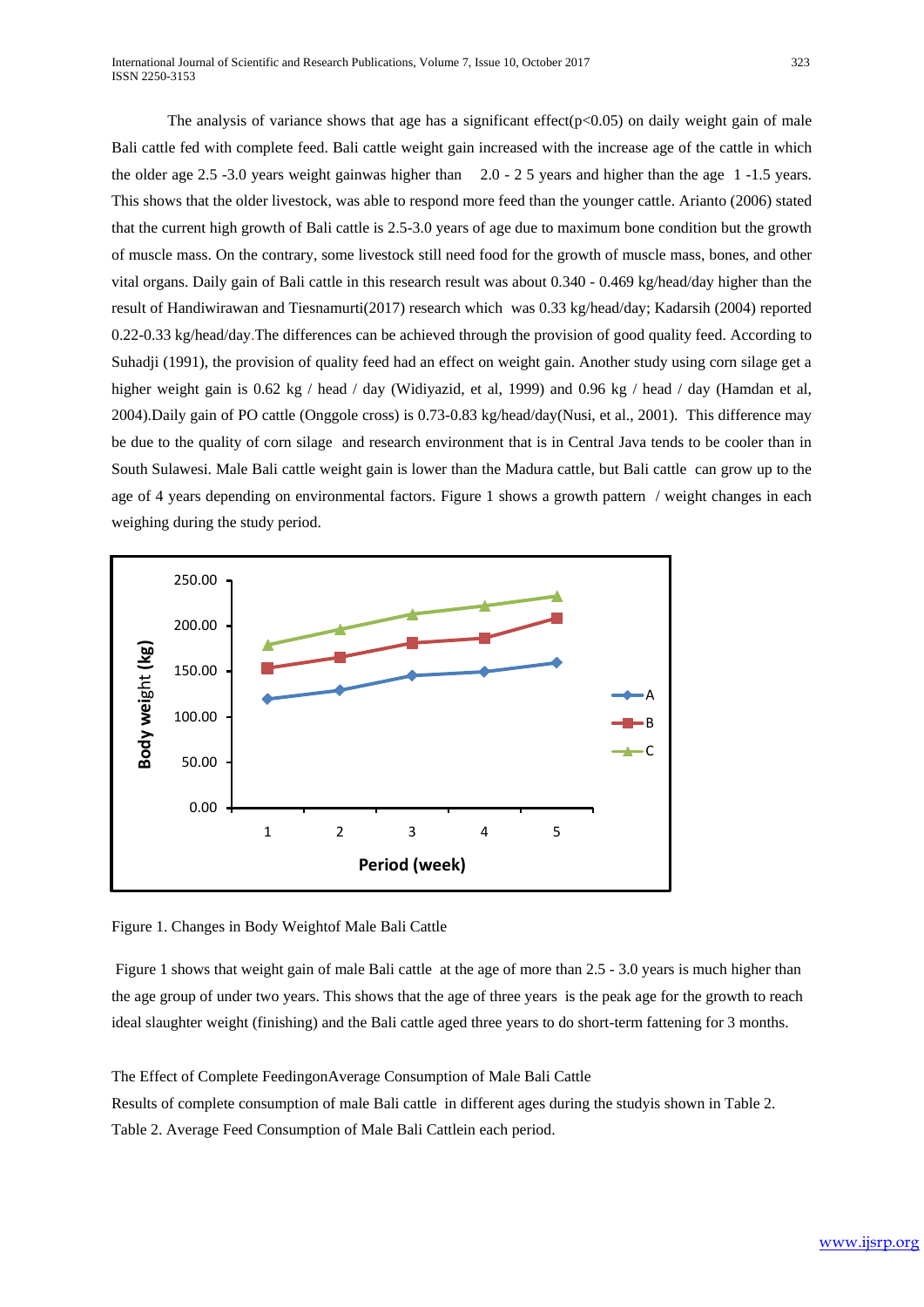| Treatment     |      |      |                | Periods (2 week) |           |          |                            |                 |  |  |  |  |  |
|---------------|------|------|----------------|------------------|-----------|----------|----------------------------|-----------------|--|--|--|--|--|
| Age1          |      | 2    | $\overline{3}$ | $\overline{4}$   | 5         | Averages |                            |                 |  |  |  |  |  |
| A10.1         |      | 12.4 |                | 12.2             | 11.8      |          | $14.7 \quad 12.40^{\circ}$ |                 |  |  |  |  |  |
| B             | 15.7 |      | 15.9           |                  | 16.4 17.0 |          | $17.616.56^b$              |                 |  |  |  |  |  |
| $\mathcal{C}$ | 19.2 |      | 19.3           | 19.4             |           | 18.5     | 20.5                       | $19.40^{\circ}$ |  |  |  |  |  |

Description: different superscripts in the same column show significant differences between treatments (p<0.05). Treatment A : age 1.5-2 years,B : 2- 2.5 years and C : 2.5-3 years.

Analysis of variance (Appendix 3) shows that the age group has a significant effect ( $P \le 0.5$ ) on the average feed consumption. Feed consumption increases with the increase of age. Treatment2.5-3 years was significantly different (P <0.05) from age 2-2.5 years and 1.5-2 years. This is due to the increase of age feed consumption. This is in line with Depison and Sumarsono (2001) who state that the higher the weight the higher the consumption.

Feed requirements of older and heavier cattle are more though the percentage of the initial weight ratio is not much different. This indicates that the level of quality and palatability of complete feed can meet basic living needs and the production of muscle mass, bone and fat. Livestock consumption is influenced by age, feed palatability, digestibility and animal health (Judith, 2010). Maynard and Loosli (1969) state that the higher the weight, the amount of livestock feed consumed is also higher and resulted in the faster growth rate. Cow weight gain is determined by various factors: breed, sex, age, quality of feed, amount of feed consumption, environment and genetics.

The Effect of Complete Feeding on the Percentage of Carcass and Meat at Different AgesofMaleBali Cattle.

At the end of the study, slaughtering cattle was conducted to determine the effect of slaughter age on carcass and meat percentage or amount of production of Bali beef can be seen in Table 3.

| Item                      | А     | В     | C     |
|---------------------------|-------|-------|-------|
| <b>Carcass Percentage</b> | 45.09 | 49.85 | 47.28 |
| Meat Percentage           | 77.80 | 82.27 | 81.48 |

Table 3. The effect of Age on thePercentage of Carcass and Meat

1) Treatment A=  $1.5$ -2 years, B=2-2.5 years and C= 2.5-3 years.

Table 3 shows that the highest percentage of carcass and meat obtained in Bali cattle of 2 - 2.5 years: carcass percentage of 49.85% and 82.27% of meat, the age group of 2.5 - 3 years with the percentage of carcass 47,28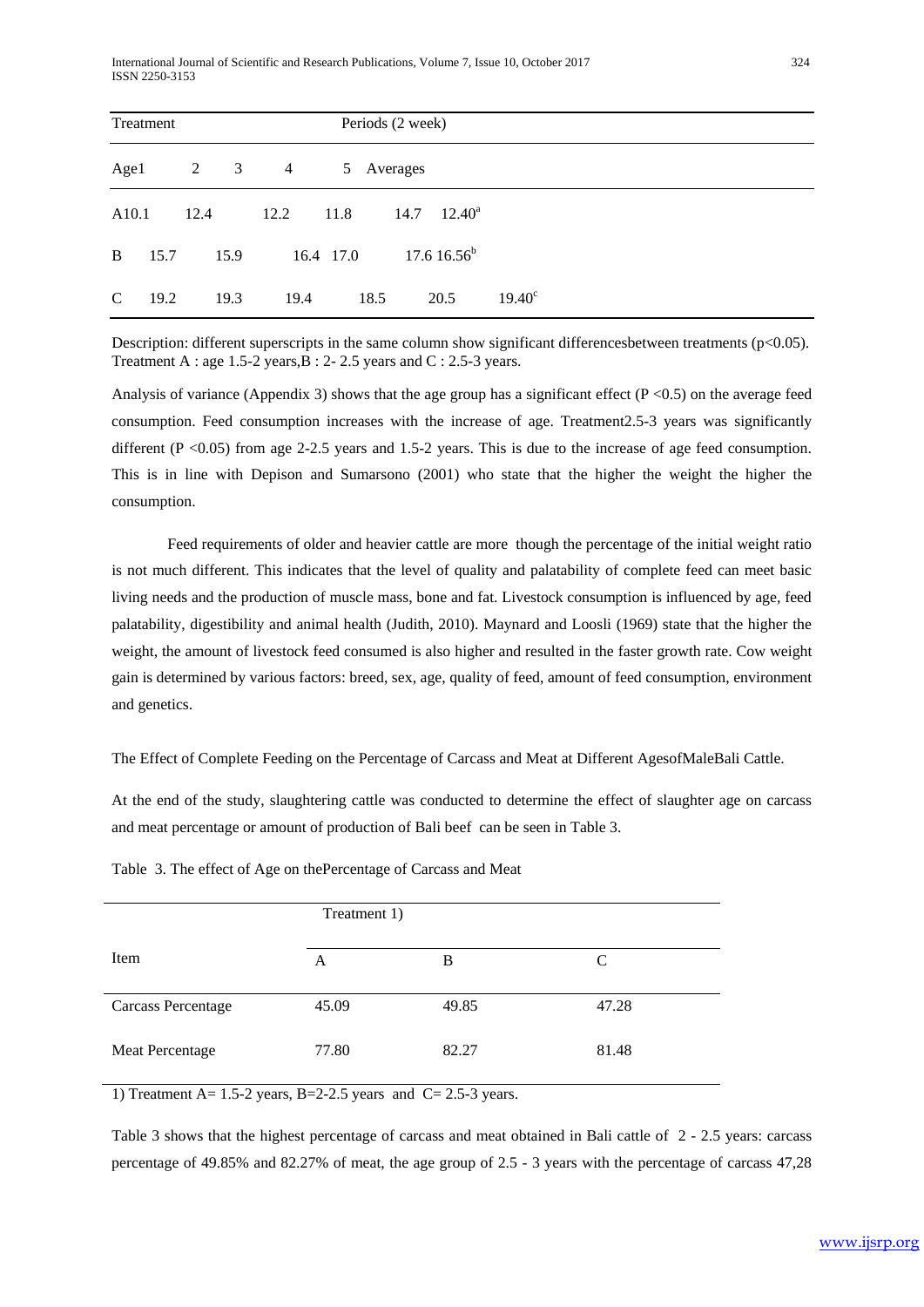% and meat 81.48%, and 1.5-2.0 years with the percentage of carcass 45.09% and meat 77.80%. Carcass of male Bali cattle in this researchwaslower than previous research such as carcass of Bali cattle up to 55.93 % (Awaluddin, 2006), carcass percentage of male Bali cattle of 2.5-3.5 years old is 53.26% (Yosita, et al, 2012). Variation in the carcass percentage ofother carcass such as male Java cattle 51.02 % (Sri Lestari et al. 2010) and carcass of Brahman cattle  $54.86 \pm 2.53\%$  (Roviki et al, 2015) Those differences are due to location, breed, individual as well as research treatment. Carcass percentage of male Krui cattle is  $48.09 \pm 2.23\%$  (Dewantara, et al, 2017)The percentage range of carcass in this study was from 45.09 to 49.85%. Berg and Butterfield (1978) state that factors affecting the production of an animal carcass are race, gender, age, slaughter weight, and nutrition. Suparno (1992) states that the increase slaughter weight also increases the weight of carcass and meat produced. Likewise, total meat is affected by the breed, body weight, age, degree of obesity, carcass weight, and sex hormones (Awaluddin, 2006).

# IV. CONCLUSION

- 1. Older male Bali cattle consume more feed and higher daily gain compared to younger cattle.
- 2. Percentage of carcass and meat of the highest age 2 2.5 years, following 2.5 3 years and the lowest age of 1.5-2 years.

## **SUGGESTION**

Male Bali cattle ages 2-3 years are good to be fattened by considering weight gain, high carcass and meat.

Thank-you note:

Thanks to the Director General of Indonesia Higher Educationfor financial aid to conduct this research.

## **REFERENCES**

Awaluddin, 2006. Korelasi Antara Berat Femur dengan Berat Edible Meat.

Kualitas III. J Agrisains &(3): 177-182

Berg, R.T and Butterfield R. M. 1978. New Concepts of Cattle Growth. Sydney

University Press.l

Dewantara, Brisca Febria dan Iqbal Hamdan, M. Dimas, Sulastri, Sulastri and Adrianto,

Kusuma. 2017. Karakteristik dan Komposisi Karkas sapi Krui di Kabupaten Pesisir Barat

Provinsi Lampung. Sains Peternakan, 15(1) p 35-40. ISSN 1693-8828. Resipatory.

Lppm.unila.ac.id/1613. Online diakses 28/8/2017

Ditjennak 2008. Statistik Peternakan Direktorat Jenderal Peternakan, Jakarta

- Handiwirawan, E., B. Tiesnamurti, 2017. Average daily weight gain of Bali Cattle fattened acording to temperament score. Tersedia. [http://peternakan.](http://peternakan/) Litbang pertanian.go.id//pull teks. Semnas/pro pdf diakses 20 Agustus 2017.
- Gasperz, V. 1991. Metode Rancangan Percobaan. Armico Bandung.
- Hamdan, A., N. Ngadiono dan A. Agus. 2004. Konsumsi pakan dan peningkatan bobot hidup sapi Bali dan sapi Peranakan Ongole jantan yang diberi pakan basal jerami padi terfermentasi dan suplemen konsentrat. J. 126
- Judith Tarigan, A. 2010. Pemanfatan daun pelepah sawit dan hasil ikutan industri kelapa sawitterhadap pertumbuhan sapi peranakan Simmental fase pertumbuhan Dep. Pendidikan Universitas Sumatra Utara.
- Kadarsih, S. 2004. Pengaruh Umur dan Jenis Kelamin Terhadap Pertambahan Berat Badan Sapi Bali Bali. J. Ilmu-Ilmu Pertanian Indonesia. 6:50-56
- Maynard, L. A. And J. K. Loosli. 1969. Animal Nutrition. Six Ed. Published by McGrow-Hill.
- Roviki, R., Kuswati, H. Nugroho and T. Susilawati, 2015. Carcass production of brahman cross steer with differnce of Frame Size. Faculty of Animal Husbandry, Brawijaya Unversity.<http://fapet.ub.ac.id/aup-content/uploads/2015/04/-produksi> carcass sapi Brahmancross steer-Pada-Prame size-berbeda. Pdf diakses 18/8/2017